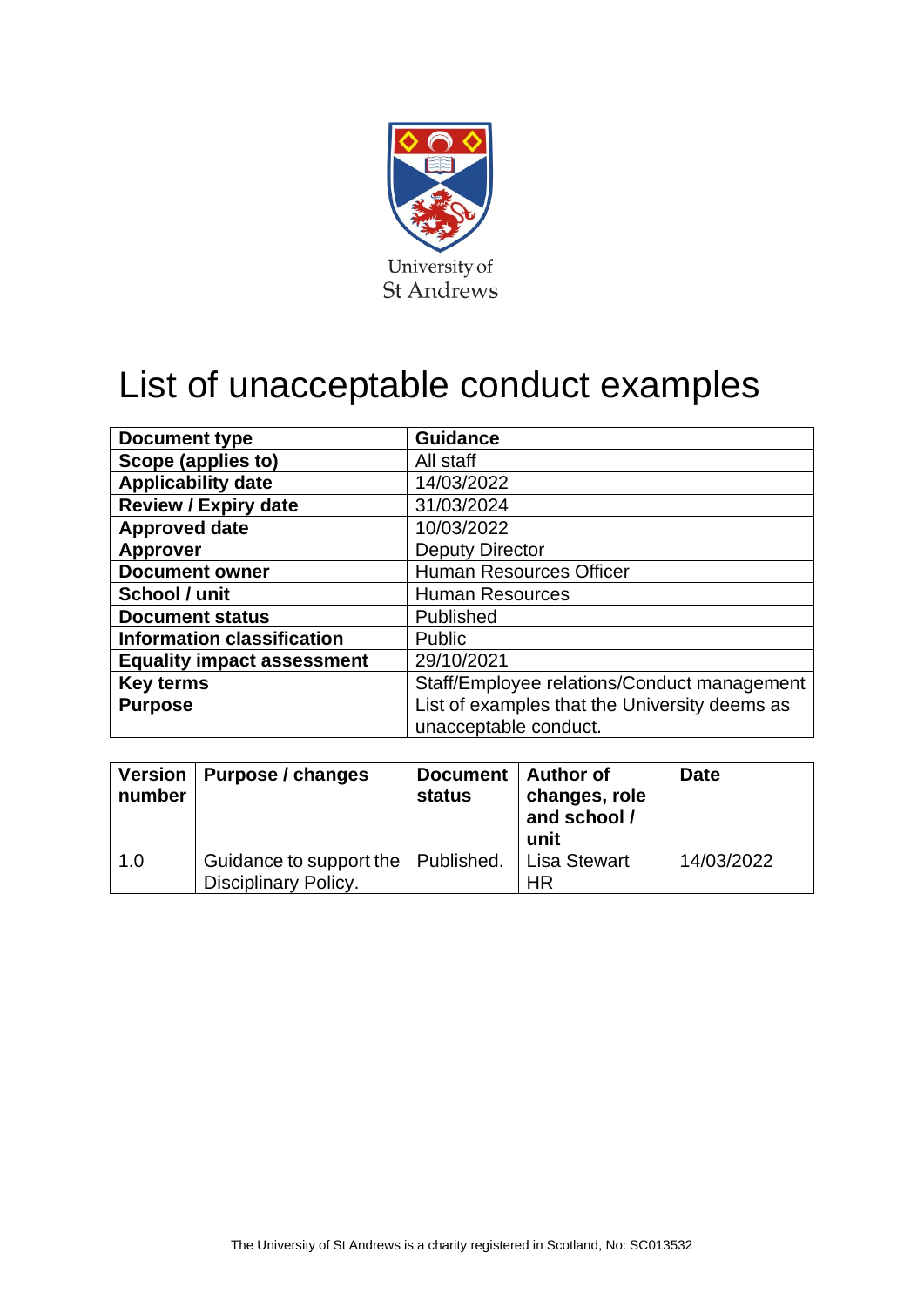Whilst it is not possible to set out in detail the standards expected from employees in every respect, the following instances are unacceptable and may lead to disciplinary action being taken.

## **These lists are not exhaustive, and the University reserves the right to investigate other conduct and behaviours if it deems it appropriate in the circumstances.**

## **Acts of misconduct/disciplinary rules**

- any action liable to bring the University into disrepute;
- breach of data protection or failure to secure confidential information;
- breach of financial regulations;
- failure to disclose a personal relationship which overlaps with a professional and/or working relationship as outlined in the [Personal relationships at work policy;](https://www.st-andrews.ac.uk/policy/staff-employee-relations-conduct-management/personal-relationships-at-work-policy.pdf)
- failure to report unspent convictions;
- infringement of University health and safety rules;
- making a covert audio/visual recording;
- misuse of University facilities, property or name;
- negligence in conduct of duties;
- poor timekeeping;
- repeated, refusal or serious failure to follow reasonable instructions;
- research misconduct (as confirmed in the [Research Misconduct Policy\)](https://www.st-andrews.ac.uk/policy/research-conduct-and-ethics/research-misconduct-policy.pdf);
- unacceptable behaviour, such as harassment, victimisation, undermining of colleagues or managers;
- unauthorised absence.

## **Acts of gross misconduct**

Gross misconduct is a single act of misconduct that is serious enough on its own to potentially justify an employee's immediate dismissal. There is no statutory definition of what constitutes gross misconduct and therefore the following list provides some examples of the types of behaviour which could be deemed as gross misconduct (this list is not exhaustive or exclusive):

- action liable to bring the University into serious disrepute;
- acceptance of bribes or other secret or undeclared payments as outlined in the Anti-bribery [and corruption policy;](https://www.st-andrews.ac.uk/policy/financial-matters-legal-regulations-bribery/anti-bribery-and-corruption.pdf)
- aggressive, threatening or physical violence or assault;
- being in the possession, supplying or consuming of illegal and/or controlled drugs on University premises;
- breach of security and/or financial or IT regulations, policies and procedures;
- continued unauthorised absence from work without authority or a reasonable explanation;
- conviction of a criminal offence that may affect the University's reputation or its relationships with employees, students or the public, or otherwise affects the employee's suitability to continue to work for the University;
- deliberate damage or serious misuse to University property;
- deliberate plagiarism;
- dishonesty, theft, fraud including deliberate falsification of records i.e. overtime, expenses, advances, qualifications/entitlement to work;
- failure to comply with the law in all business activities;
- incapacity to work brought on by misuse of alcohol and/or illegal substances;
- obscene or indecent behaviour, sexual assault or sexual misconduct as outlined in the University's [Gender Based Violence \(including sexual misconduct\) policy;](https://www.st-andrews.ac.uk/policy/staff-employee-relations-dignity-and-respect/gender-based-violence.pdf)
- serious acts of bullying, harassment, victimisation and/or discrimination;